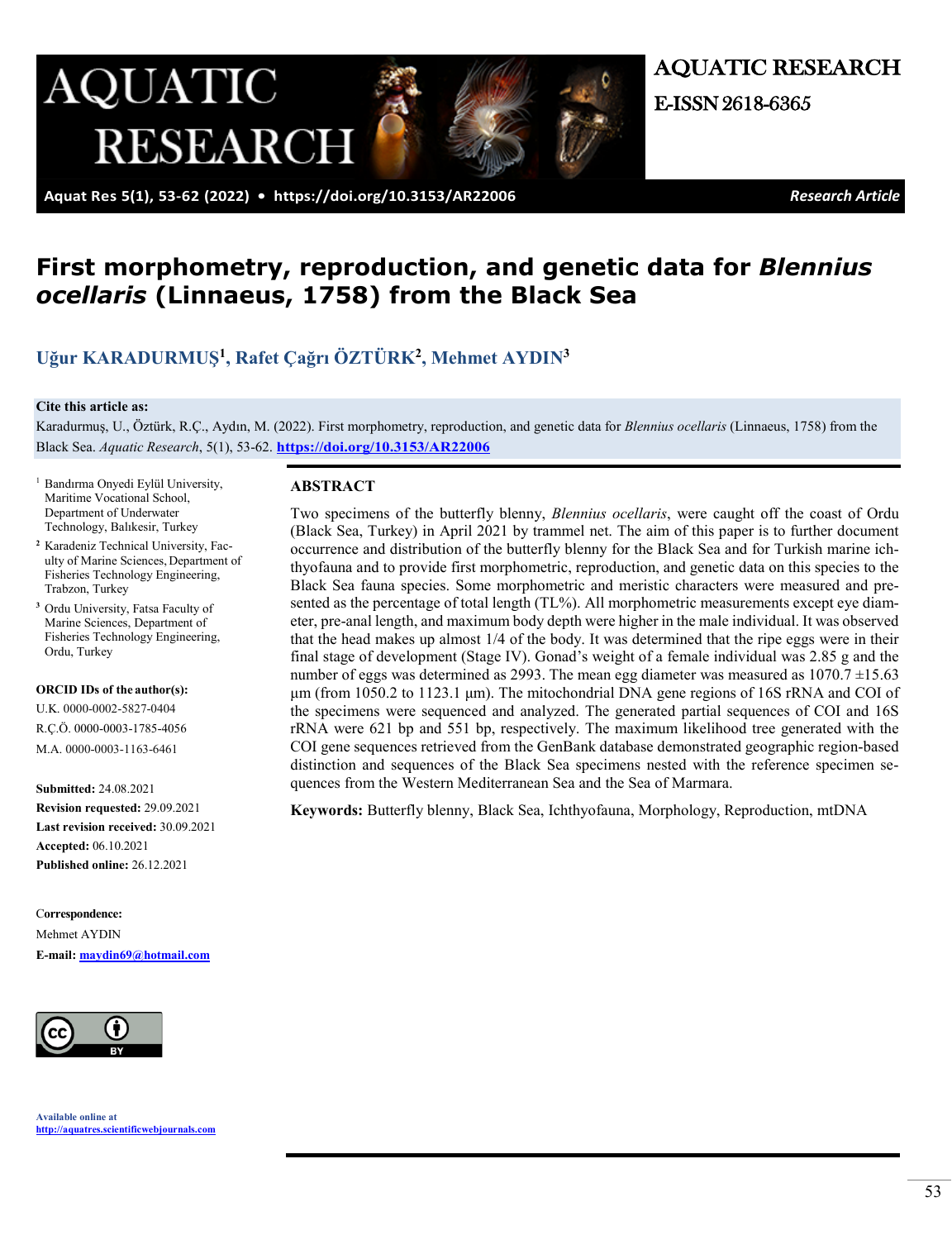# **Introduction**

The butterfly blenny, *Blennius ocellaris* (Linnaeus, 1758) (Family: Blenniidae), is a demersal species inhabiting inshore waters. This species is widespread from the English Channel to Morocco and throughout the Mediterranean Sea and parts of the Red Sea. It is found especially over rocky substrates covered with seaweed. It is commonly found from 30 to 200 m depth, up to 400 m on the Algerian coast (Zander, 1986). *B. ocellaris* is a carnivorous and nocturnal fish that mainly feed on small fish, polychaetes, mollusks, crustaceans, echinoderms, bryozoans, and ascidiaceans (Kabasakal, 1999). Eggs that are demersal and adhesive, are laid under musselshells or stones and guarded by male. Depending on the water temperature, spawning takes place between April (Marseille) and July (England). Larvae are planktonic and often found in shallow coastal waters (Watson, 2009). It may sometimes be captured as a bycatch in bottom trawlers. It was caught as bycatch in about 37% of experimental trawls conducted in the Aegean Sea, but was not abundant (Damalas et al., 2010).

Little is known about the distribution and habitats of butterfly blenny. The occurrence of *B. ocellaris* was reported from the Mediterranean Sea (Başusta & Erdem, 2000; Çiçek et al., 2006), the Aegean Sea (Kabasakal, 1999; Torcu & Aka, 2000; Acarlı et al., 2014; Bilge et al., 2014; Coker and Cihangir, 2018; İlkyaz et al., 2018), the Sea of Marmara, and Turkish Straits (Slastenenko, 1959; Moosleitner, 1988; Bok et al., 2011; Daban et al., 2020). This species is also globally listed as Least Concern (LC) in the IUCN Red List of Threatened Species (Di Natale et al., 2014). The occurrence of *B. ocellaris* in the Black Sea was first mentioned in the marine fish checklist for Black Sea without species description by Bilecenoğlu et al. (2014) referring Erazi (1942). The species has also been reported on the coasts of the Bulgaria (Zander, 1986) and Ukraine (Rass, 1987) in the Black Sea. Lastly, Bat et al. (2005) reported the presence of the species in their fauna studies on Sinop coasts, Turkey (central Black Sea). Moreover, the butterfly blenny was described as a rare species in the Black Sea and listed as endangered (EN: high risk of extinction in the wild) for Turkish Black Sea coast by the Black Sea Commission (BSC, 2021). There is no scientific evidence of the presence of the species in the Black Sea other than cited literatures. Nevertheless, none of the scientific data in the Black Sea provides the data on capture sites, capture depths, sizes of fish, morphological characters and genetic characterization. Morphological characters, such as meristic counts and body shape, have long been used in stock identification (Haddon & Willis, 1995; Turan et al., 2004). The aim of this paper is to further document butterfly blenny for the Black Sea and for Turkish marine ichthyofauna and to provide first

morphometric, reproduction, and genetic data on this species to the Black Sea fish fauna.

# **Material and Methods**

### *Sampling and Morphology*

A single male and female *B. ocellaris* specimens were caught in the southern Black Sea coast of Ordu, Turkey (41°02'14.89" N − 37°30'02.80" E) on 21-22 April 2021 (Figure 1). The individuals were captured as a discard during red mullet fisheries by commercial trammel nets with 28 mm mesh size on the sandy seabed at 50 m depth. Specimens were morphologically identified at species level according to the main references (Fischer et al., 1987; Uiblein & Heemstra, 2010). Taxonomic classification was determined according to FishBase (Froese & Pauly, 2019) as: Animalia (Kingdom); Chordata (Phylum); Actinopterygii (Class); Blenniiformes (Order); Blenniidae (Family); Blenniinae (Subfamily); *Blennius* (Genus); *B. ocellaris* (Species); *B. lepus*, *Adonis pavoninus* (Synonymus). The sex of each specimen was determined by macroscopic gonadal examination. Morphometric and meristic characters were measured on each specimen according to Gharaei (2012). Different morphometric characteristics were calculated as the percentage of total length (TL%) (Gaygusuz et al., 2006). Morphological characters were measured in the laboratory with an electronic caliper to the nearest 0.01 mm and weight of specimens were weighed to the nearest 0.01 g. In order to determine reproduction characteristics, eggs were weighed on a balance with a sensitivity of 0.001 g. The egg size and number of eggs were determined from egg subsamples according to Bagenal (1978) and Murua et al. (2003). For egg diameter inspection, diameter was measured with a calibrated ocular microscope using imaging software (Nikon NIS Elements 3.0) to the nearest 0.01 μm (Jakobsen et al., 2009).

### *Genetic Analysis*

The genomic DNA was extracted from fin clips using Genomic DNA purification kit (SV Wizard, Promega). The integrity and concentration of the DNA was assessed with gel electrophoresis. Two mtDNA gene regions; 16S rRNA and cytochrome oxidase subunit-I (COI) were analyzed for genetic characterization and species identification. PCR assay was performed in a total volume of 25 µl containing, 12.5 µl 2X PZR mastermix (Hibrigen), 1 µl of each primer (10 pmol), 100 ng DNA and ultrapure water. The primers of 16Sbr-H and 16Sar-L (Palumbi, 1996) were used to amplify 16S rRNA gene region. The primers of Fish-F1 and Fish-F2 (Ward et al. 2005) were used to amplify COI gene region. The thermal cycling condition was as follows: 95ºC for 3 min, followed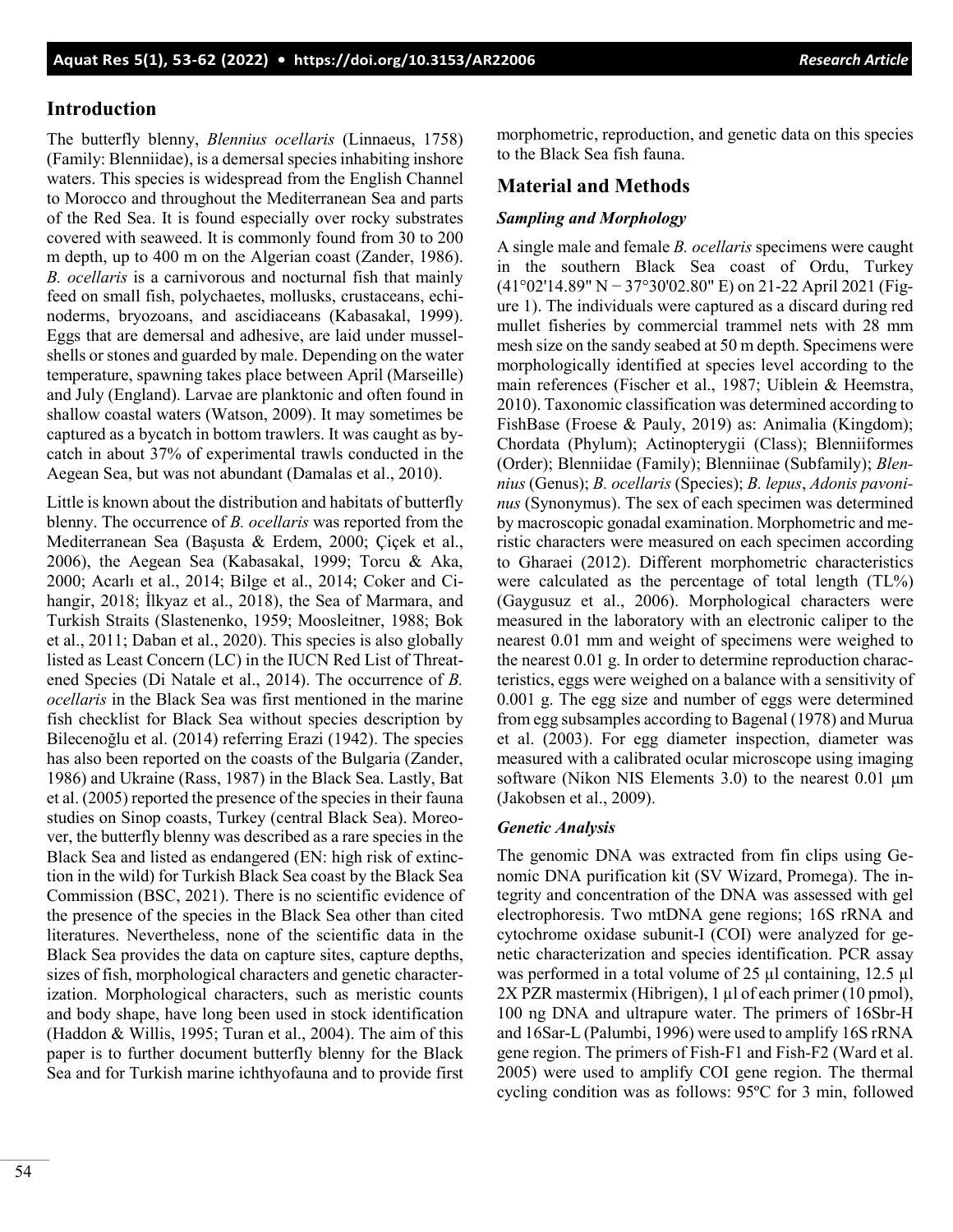### **Aquat Res 5(1), 53-62 (2022) •<https://doi.org/10.3153/AR22006>***Research Article*

by 35 cycles of 95ºC for 50 s, 54ºC-55 ºC (16S rRNA and COI) for 45 s, and 72ºC for 45 s with a final extension step of 5 min at 72ºC. PCR products were visualized on agarose gel and sequenced on ABI 3500 Genetic Analyzer (Thermo Fisher) using a Big Dye v.3.1 Terminator Cycle Sequencing Kit.

The raw sequence reads were manually checked, trimmed, and aligned using BioEdit (Hall, 1999). The quality checked sequence data was compared with reference sequences in the NCBI GenBank database [\(https://www.ncbi.nlm.nih.gov](https://www.ncbi.nlm.nih.gov/)) using BLAST (Basic Local Alignment Search Tool). Species assignment was performed based on the sequence similarity comparison.

The phylogenetic relationships were inferred with a maximum likelihood tree using available COI and 16S rRNA sequences of the species with known geographic information. The reference COI sequences (MG837120, MG837122, KJ709487, KY176406, JQ774790, KJ205345, JQ774787, KJ768218) and 16S rRNA sequence (AY098815) of *B. ocellaris* were retrieved from NCBI GenBank database. *Salaria pavo* (MH190459) was used as an outgroup. The maximum likelihood trees were generated in Mega X (Kumar et al., 2018). The robustness of the trees was tested with 1000 bootstrap replicates. The best suitable sequence evolution model was chosen based on the Akaike Information Criterion (AIC) and Bayesian Information Criterion (BIC).



**Figure 1.** Sampling site. The red star in the figure represents the capture site (41°02'14.89" N − 37°30'02.80" E).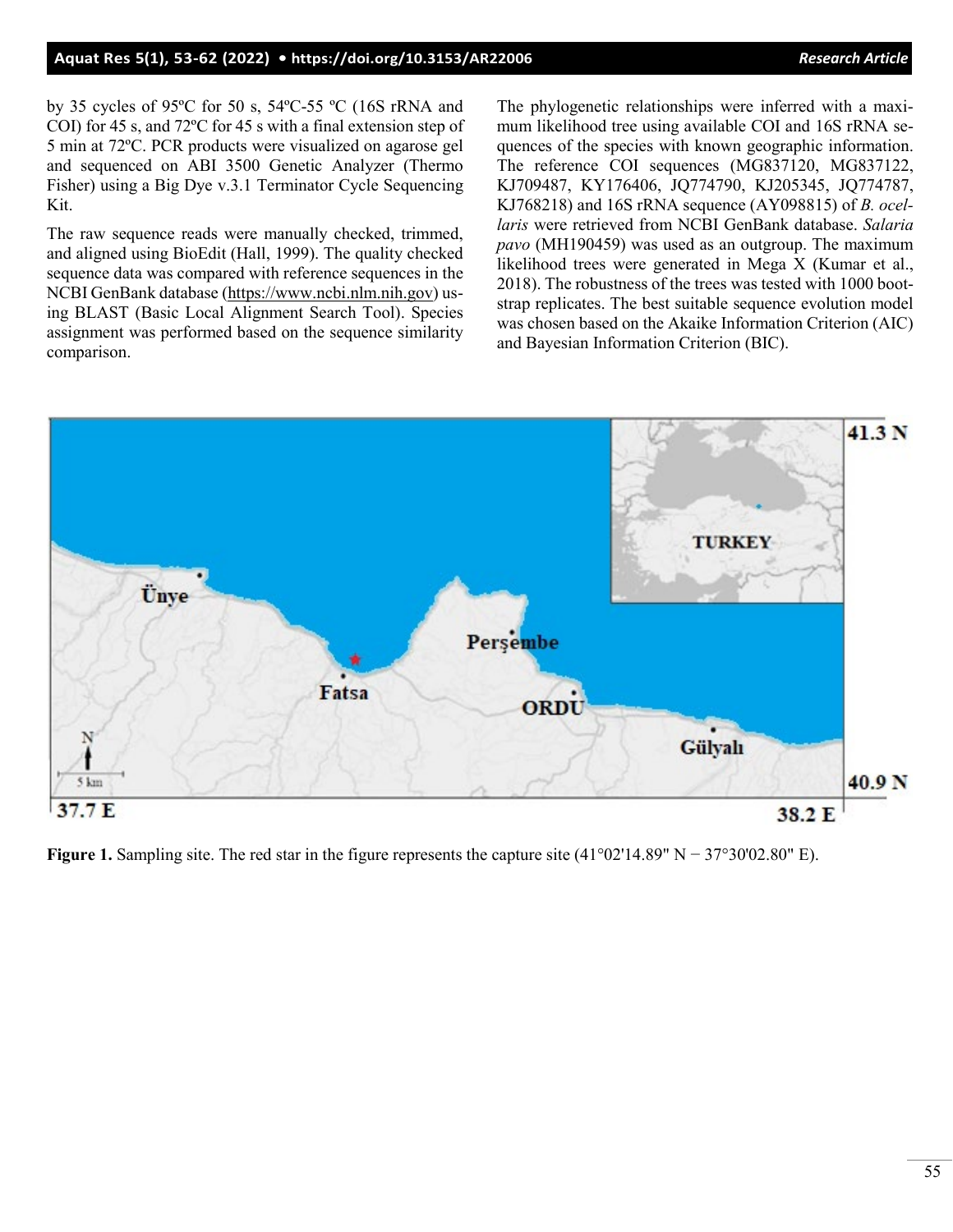### **Results and Discussion**

### *Description*

Dorsal fin rays  $XII + 15$ ; anal fin rays  $II + 15$ ; pectoral fin rays 12; pelvic fin rays  $I + 3$ . Anterior part of the dorsal fin is conspicuously longer than the posterior part. These features were similar in male and female individuals. Basic coloration was brown and yellowish for male and female, respectively. Five or seven distinctly dark bars on the body. There was a black spot with white margin between 6th and 8th dorsal fin rays of both male and female. The white margin was more pronounced in the female. This dark spot on the dorsal fin is a known characteristic feature of *B. ocellaris* (Figure 2).

### *Morphology*

The lists of morphometric and meristic characters used for the analysis of *B. ocellaris* are presented in Table 1. All morphometric measurements except eye diameter, pre-anal length and maximum body depth were higher in male individual. The TL% of all fins were also higher in male. It was observed that the head makes up almost 1/4 of the body. The body height of the female is apparently higher (with the highest difference rate of 5.51%) than that of the male. Therefore, the observed differences in TL% can be characterized by gender; especially by body depth. Nevertheless, studies with a sufficient sample size are needed to be able to make a definite determination.



|  | Figure 2. Male (left) and female (right) view of the sampled butterfly blenny, Blennius ocellaris, in the central Black Sea. |  |  |
|--|------------------------------------------------------------------------------------------------------------------------------|--|--|
|  | <b>Table 1.</b> Some morphometric and meristic properties of sampled <i>Blennius ocellaris</i>                               |  |  |

|                                 | Male   | Female                   |        |       |
|---------------------------------|--------|--------------------------|--------|-------|
| <b>Morphometric characters</b>  | Value  | TL%                      | Value  | TL%   |
| Total length (mm)               | 105.20 |                          | 104.00 |       |
| Standard length (mm)            | 84.12  | 79.96                    | 82.00  | 78.85 |
| Head length (mm)                | 23.34  | 22.19                    | 22.60  | 21.73 |
| Post-orbital length (mm)        | 13.85  | 13.17                    | 12.47  | 11.99 |
| Eye diameter (mm)               | 5.80   | 5.51                     | 5.75   | 5.53  |
| Pre-dorsal length (mm)          | 19.48  | 18.52                    | 17.77  | 17.09 |
| Dorsal fin base length (mm)     | 65.13  | 61.91                    | 64.17  | 61.70 |
| Pre-anal length (mm)            | 46.00  | 43.73                    | 45.91  | 44.14 |
| Anal fin base length (mm)       | 34.00  | 32.32                    | 33.47  | 32.18 |
| Pre-pelvic length (mm)          | 20.67  | 19.65                    | 19.72  | 18.96 |
| Pelvic fin length (mm)          | 16.72  | 15.89                    | 16.47  | 15.84 |
| Pre-pectoral length (mm)        | 25.44  | 24.18                    | 23.32  | 22.42 |
| Pectoral fin base length (mm)   | 23.74  | 22.57                    | 22.86  | 21.98 |
| Max. body depth (mm)            | 21.73  | 20.66                    | 27.22  | 26.17 |
| Min. caudal peduncle depth (mm) | 8.59   | 8.17                     | 7.57   | 7.28  |
| Body weight (g)                 | 14.78  | $\overline{\phantom{a}}$ | 16.06  | -     |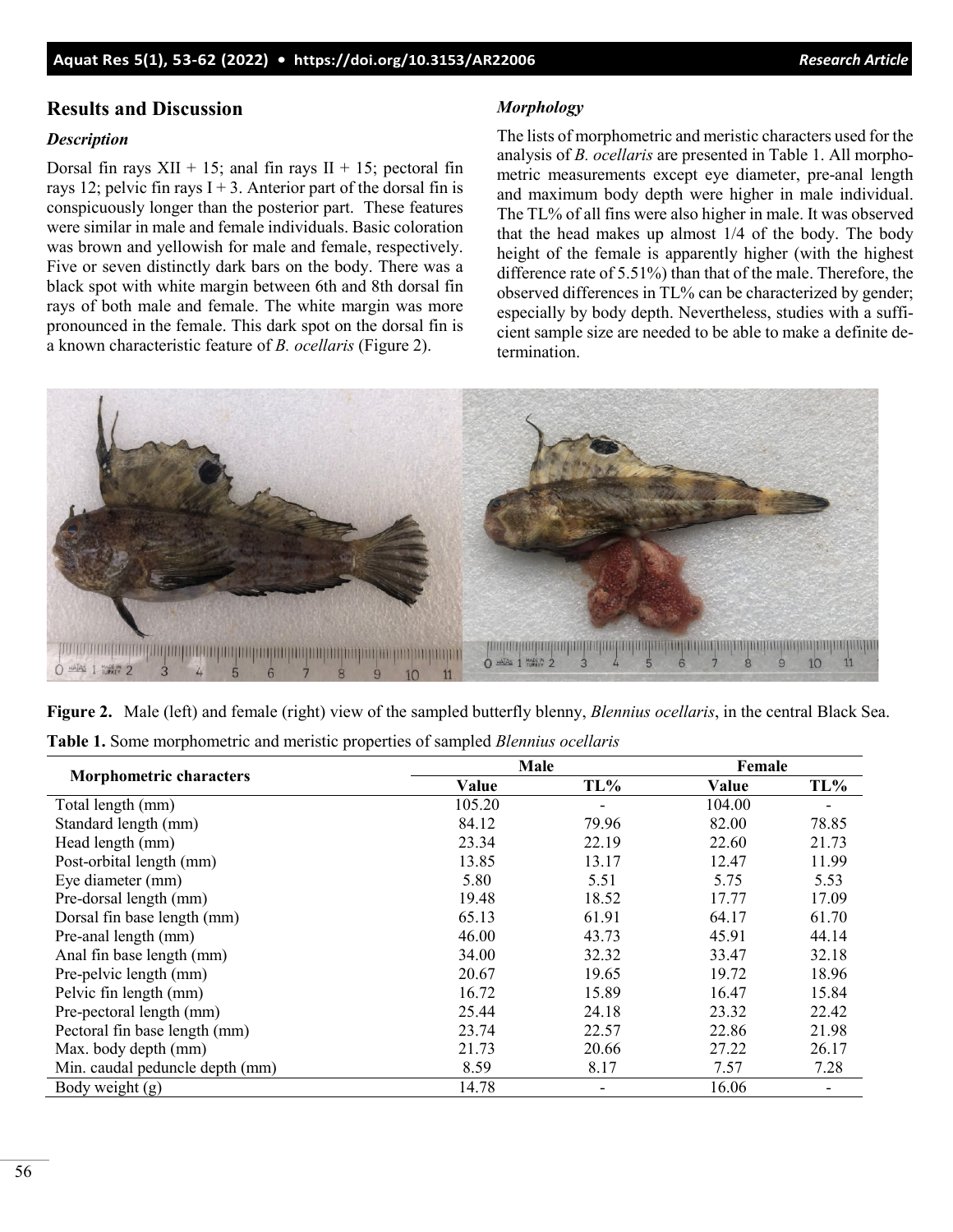### *Reproduction*

Ovary became more enlarged occupying almost the entire body cavity and eggs were macroscopic and clearly visible. Ripe eggs were large transparent, red-whitish in color with conspicuous partially blood vessels (Figure 3). The gonad weight of the female individual was weighed as 2.85 g and the number of eggs was determined as 2993. The egg diameter ranged from 1050.2 to 1123.1 μm, with an average size of  $1070.7 \pm 15.63$  μm.

### *Genetic Characterization*

Two mtDNA gene regions of the two specimens were successfully sequenced. The generated partial sequences of COI and 16S rRNA were 621 bp and 551 bp, respectively. A single haplotype for COI and 2 haplotypes for 16S rRNA were identified. Comparison of COI and 16S rRNA sequences against the GenBank database using BLAST gave a successful match with available *B. ocellaris* sequences with pairwise sequence identity similarity of 99.52% for COI and 99.82%- 100% for 16S rRNA genes. Generated COI and 16S rRNA sequences were deposited in GenBank (Accession numbers: COI, MZ822975; 16S rRNA, MZ823046-MZ823047). There was only a single reference sequence of 16S rRNA of *B. ocellaris*. Thus, maximum likelihood tree was only generated with COI gene region using Kimura two-parameter (K2P) model.

The topology of tree generated with Maximum Likelihood (ML) method with available COI ingroup references of *B. ocellaris* and outgroup (*S. pavo*) retrieved from GenBank database clearly recovered geographic region-based grouping. The Black Sea *B. ocellaris* genotype nested with the reference sequences generated from the specimens sampled from the Western Mediterranean Sea and the Sea of Marmara populations. Whereas reference sequences from the Atlantic Ocean and the North Sea were nested separately (Figure 4).

Upon evaluating the occurrences reported for the butterfly blenny in the Black Sea and the coastal waters of Turkey in Table 2, it was determined that the populations of the species in the Black Sea have not been described before. As we mentioned in the introduction section, presence of the butterfly blenny has been reported from the western (Erazi, 1942) and central (Sinop region) (Bat et al., 2005) Black Sea. Yet, there is no information about its morphometry, reproduction, and genetic properties of *B. ocellaris* for the Black Sea. The factors affecting growth and distribution of a fish species could be stated as nutrient availability, feeding, oxygen, salinity,

temperature, pollutants, and predator density (Helfman et al., 2009). The fact that the female individual obtained in this study has ripe (eyed) eggs indicates that butterfly blenny is in the reproductive period in April in the Black Sea. Looking at the appearance of the ripe eggs, the maturity stage fits the IV stage definition (Carrasson & Bau, 2003). The findings of İlkyaz et al. (2018) in the Aegean Sea confirm our determination regarding the reproduction period. They reported that the spawning of *B. ocellaris* occurs from January to May in İzmir Bay (Aegean Sea) and found that the first maturity length was 10.02 cm (3-years old).

Blenniiformes is a rich taxon and comprise over 150 genera and 900 species found in different aquatic ecosystems. Despite being diverse, there are limited number of genetic studies on blennies. Previously *B. ocellaris* was subjected to phylogenetic and DNA barcoding studies. Almada et al. (2005) assessed phylogenetic structure of 27 blennioid species including *B. ocellaris* distributed in the Mediterranean Sea and the Northeastern Atlantic Ocean based on 12S rRNA and 16S rRNA gene sequences. Distribution and presence of *B. ocellaris* was identified based on DNA barcoding studies in the Mediterranean Sea (Lanti et al., 2014; Vecchioni et al., 2018), the North Sea (Knebelsberger et al., 2012), and the Atlantic Ocean (Costa et al., 2012). Yet there is no genetic study on *B. ocellaris* in Turkish coastal waters. The mtDNA sequence data generated in the present study would contribute to the reference libraries for 16S rRNA, COI, and Turkish ichthyofauna.

There are no comprehensive studies regarding the ichthyofauna, especially on Blenniidae, of the Turkish coasts of the Black Sea. In this paper, the first basic morphological, genetic, and reproduction aspects of butterfly blenny were recorded in the Black Sea. The result of the present study indicates that the *B. ocellaris* has adapted to the region and that matured individuals have realized the activity of reproduction. Thus, the presence of the species in the eastern Black Sea indicates residency of the species in the region. Furthermore, there is a lack of information on age, growth, mortality, and diet of this species in coastal waters in Turkey. Additional biological and ecological studies on *B. ocellaris* would contribute biodiversity of the Black Sea.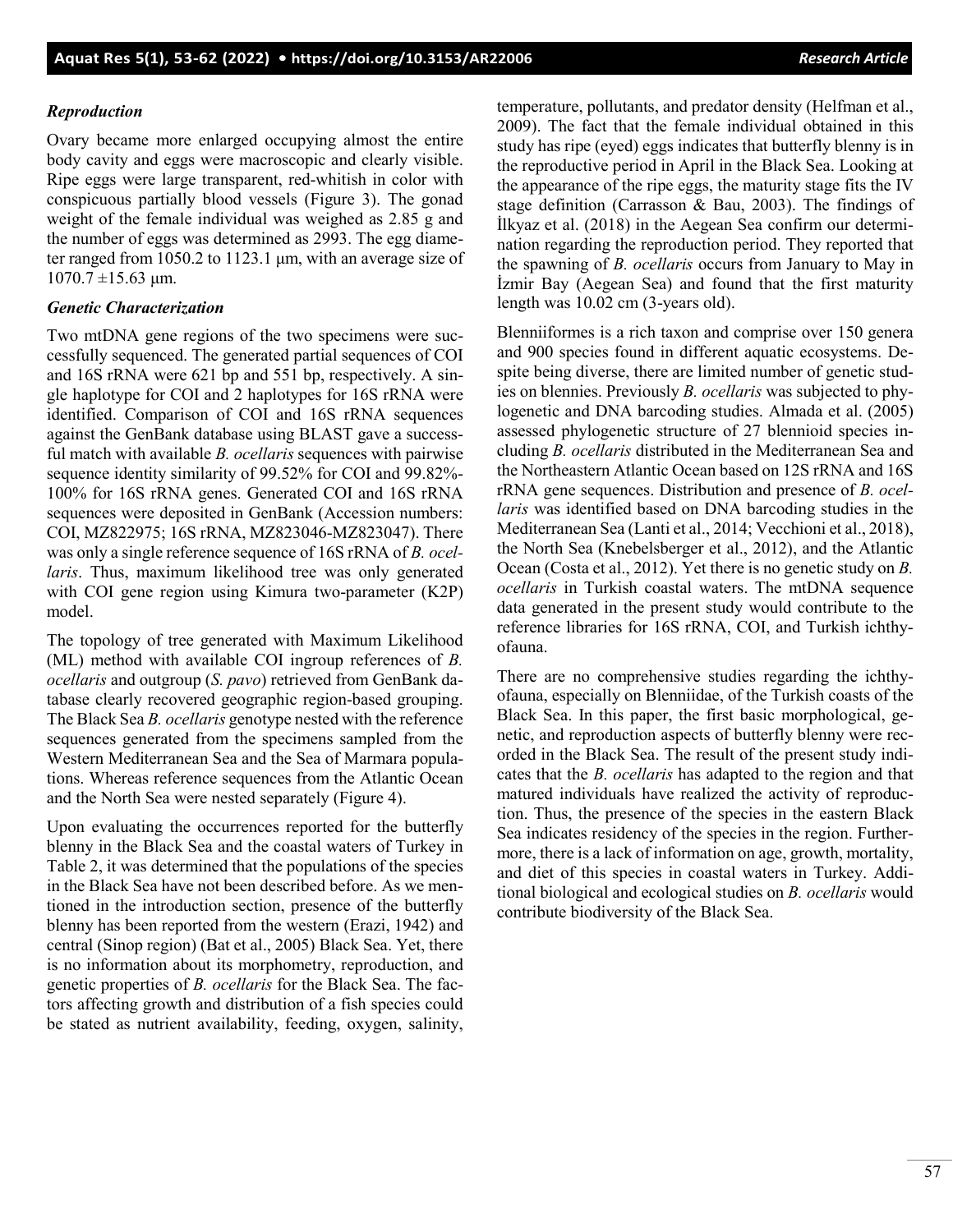

**Figure 3.** Ripe eggs of matured butterfly blenny (Stage IV according to Carrasson and Bau, 2003). Green lines represent long (X) and short (Y) axes of egg size measures.



**Figure 4.** Maximum likelihood tree generated with the COI sequences of *Blennius ocellaris* along with reference sequences obtained from NCBI GenBank database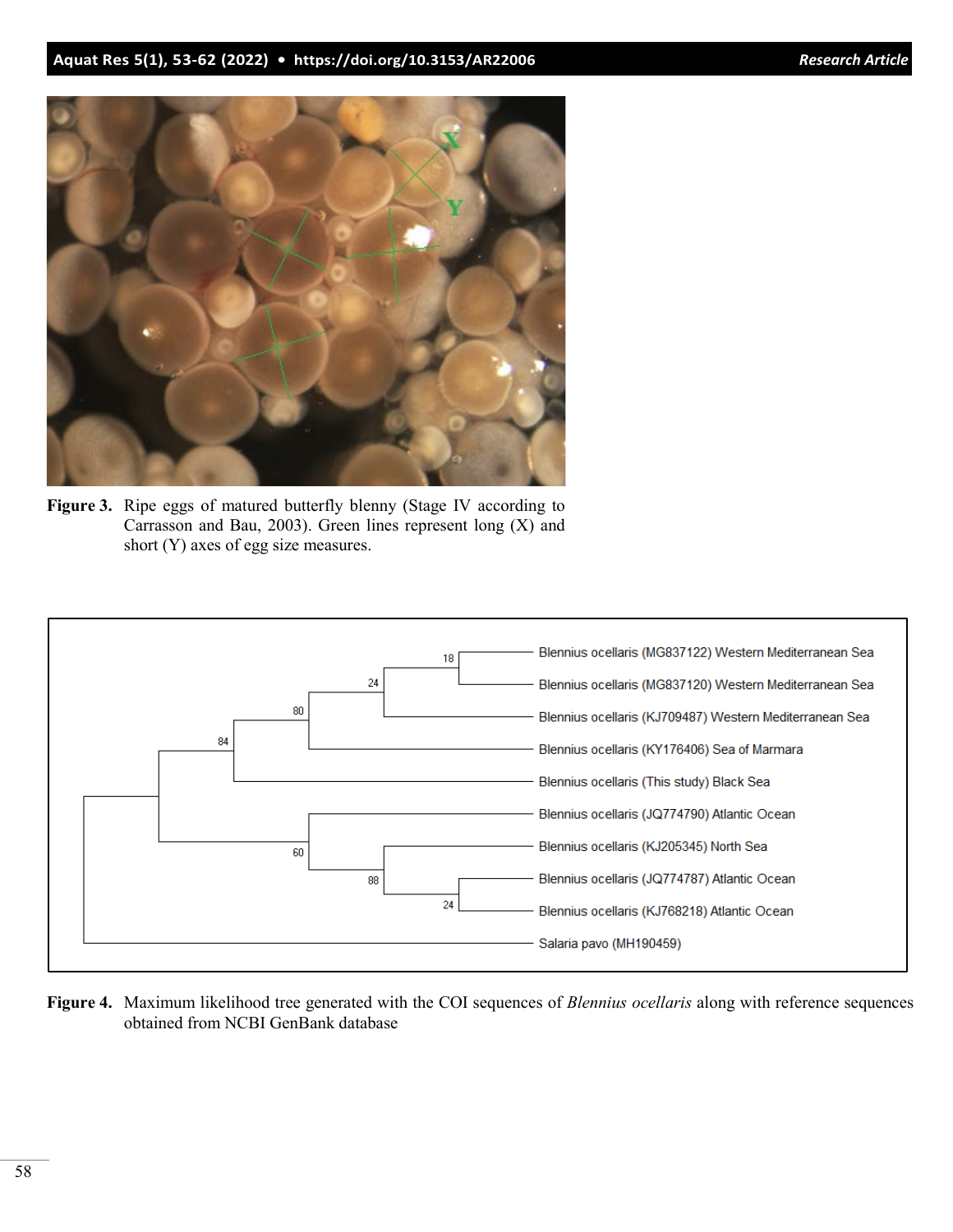| $TL_{min}(cm)$      | $TL_{max}(cm)$ | N              | <b>Region</b>           | <b>Sea</b>        | <b>References</b>        |
|---------------------|----------------|----------------|-------------------------|-------------------|--------------------------|
| 8.0                 | 20.6           | 30             | <b>Balearic Islands</b> | Balearic Sea      | Merella et al. (1997)    |
| 8.6                 | 10.37          | 11             |                         | Aegean Sea        | Kabasakal (1999)         |
| 12.9                | 15.3           | 3              | İskenderun Bay          | Mediterranean Sea | Başusta and Erdem (2000) |
| 11.8                | 13.3           | $\overline{4}$ | <b>Edremit Bay</b>      | Aegean Sea        | Torcu and Aka (2000)     |
| 5.3                 | 14.1           | 117            |                         | Thracian Sea      | Lamprakis et al. (2003)  |
| 4.1                 | 9.6            | 43             | Mersin Bay              | Mediterranean Sea | Cicek et al. (2006)      |
| 11.2                | 13.7           | 15             |                         | Sea of Marmara    | Bok et al. (2011)        |
| 6.0                 | 11.0           | 69             | İzmir Bay               | Aegean Sea        | Acarlı et al. (2014)     |
| 7.5                 | 15.3           | 35             |                         | Aegean Sea        | Bilge et al. $(2014)$    |
| 5.5                 | 16.5           | 279            | İzmir Bay               | Aegean Sea        | Ilkyaz et al. $(2018)$   |
| 7.2                 | 13.1           | 44             |                         | Sea of Marmara    | Daban et al. (2020)      |
| $TL = 10.52$ male   |                | 1              | Ordu                    | <b>Black Sea</b>  | Current study            |
| $TL = 10.40$ female |                | 1              | Ordu                    | <b>Black Sea</b>  | Current study            |

**Table 2.** Length range of *Blennius ocellaris* from different studies in coastal waters in different seas

# **Conclusion**

The present study confirms the occurrence of butterfly blenny, *B. ocellaris* in the coastal area of the Black Sea. Little is known about the distribution, habitat and biological aspects of butterfly blenny in Turkey. Moreover, in the present study, *B. ocellaris* was genetically characterized for the first time in the Black Sea based on mtDNA gene sequences. The findings of the study contribute to better understand distribution of the species in the Black Sea and report first detailed data on biology, morphology, and reproduction of this species in Turkish coastal waters of the Black Sea.

#### **Compliance with Ethical Standard**

**Conflict of interests:** The authors declare that for this article they have no actual, potential or perceived conflict of interests.

**Ethics committee approval:** All authors declare that this study does not include any experiments with human or animal subjects. All applicable international, national and/or institutional guidelines for the care and use of animals were followed by the authors.

#### **Funding disclosure:** -

#### **Acknowledgments:** -

**Disclosure:** All authors contributed to the study conception and design. All authors read and approved the final manuscript.

### **References**

**Acarlı, D., Kara, A., Bayhan, B. (2014).** Length–weight relations for 29 fish species from Homa Lagoon, Aegean Sea, Turkey. *Acta Ichthyologica et Piscatoria*, 44(3), 249-257. <https://doi.org/10.3750/AIP2014.44.3.09>

**Almada, F., Almada, V. C., Guillemaud, T., Wirtzs, P. (2005).** Phylogenetic relationships of the north-eastern Atlantic and Mediterranean blenniids, *Biological Journal of the Linnean Society*, 86, 283-295. [https://doi.org/10.1111/j.1095](https://doi.org/10.1111/j.1095-8312.2005.00519.x)-8312.2005.00519.x

**Bagenal, T. (1978).** *Methods for assessment of fish production in fresh waters*. Oxford: Western Printing Servis Ltd., p. 219-226 ISBN: 0632001259

**Başusta, N., Erdem, Ü.** (2000). A study on the pelagic and demersal fishes of Iskenderun Bay. *Turkish Journal of Zoology*, 24, 1-19 (in Turkish).

**Bat, L., Erdem, Y., Ustaoğlu, S., Yardım, Ö., Satılmış, H.H. (2005).** A study on the fishes of the central Black Sea coast of Turkey. *Journal Black Sea/Mediterranean Environment*, 11, 281-296.

**Bilecenoğlu, M., Kaya, M., Cihangir, B., Çiçek, E. (2014).** An updated checklist of the marine fishes of Turkey. *Turkish Journal of Zoology*, 38, 901-929.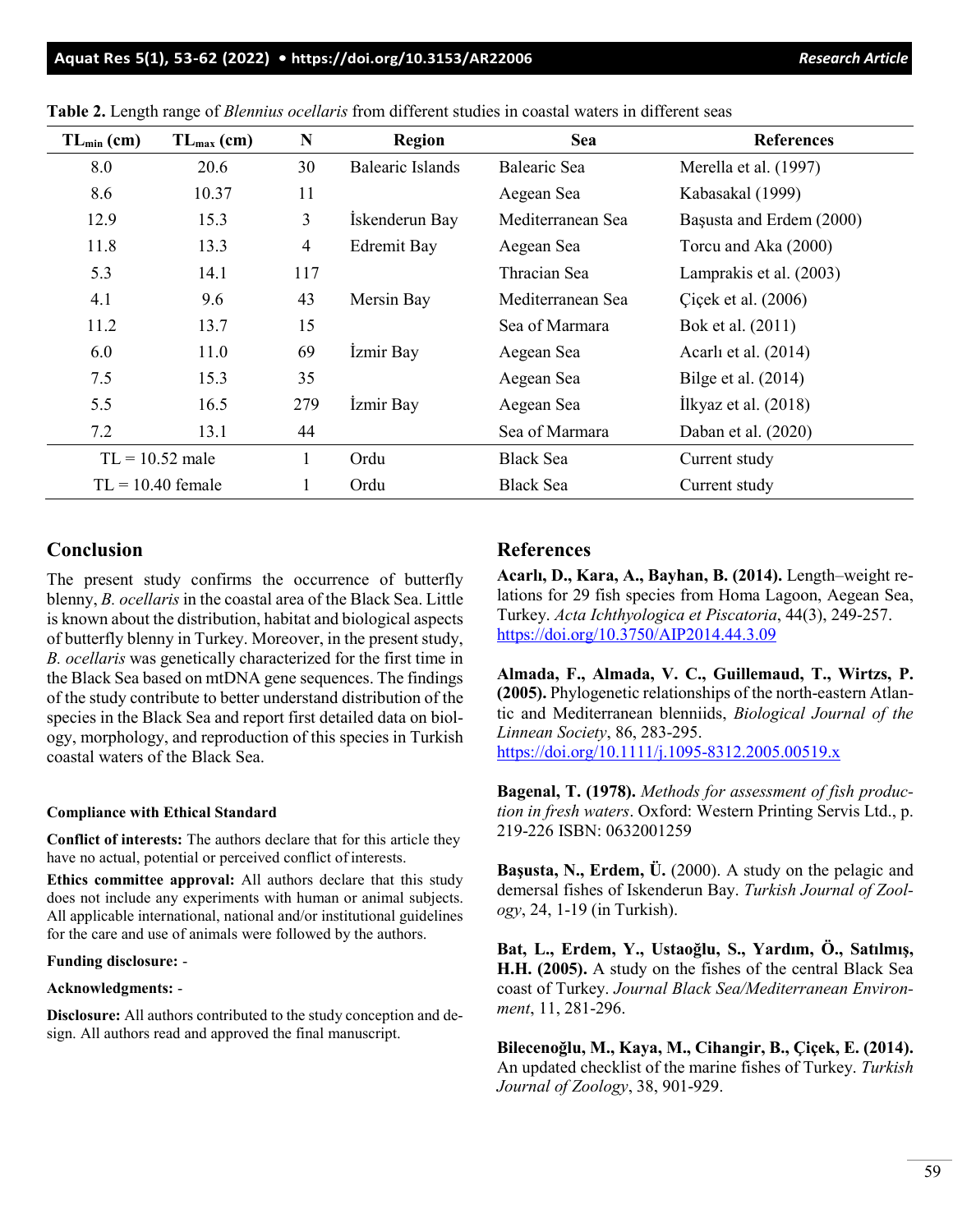### **Aquat Res 5(1), 53-62 (2022) • <https://doi.org/10.3153/AR22006>***Research Article*

#### [http://dx.doi.org/10.3906/zoo](http://dx.doi.org/10.3906/zoo-1405-60)-1405-60

**Bilge, G., Yapıcı, S., Filiz, H., Cerim, H. (2014).** Weightlength relations for 103 fish species from the Southern Aegean Sea, Turkey. *Acta Ichthyologica et Piscatoria*, 44(3), 263-269.

<https://doi.org/10.3750/AIP2014.44.3.11>

**Bok, T.D., Göktürk, D., Kahraman, A.E., Aliçli, T.Z., Acun, T., Ateş, C. (2011).** Length-weight relationships of 34 fish species from the Sea of Marmara, Turkey. *Journal of Animal and Veterinary Advances*, 10(23), 3037-3042.

**BSC (2021).** The Commission on the Protection of the Black Sea Against Pollution (BSC), Black Sea Fishes Check List. http://www.blacksea-[commission.org/\\_publ](http://www.blacksea-commission.org/_publ-BSFishList.asp)-BSFishList.asp (accessed: 25.06.2021).

**Carrasson, M., Bau, M. (2003).** Reproduction and gonad histology of *Aidablennius sphynx* (Pisces: Blenniidae) of the Catalan Sea (northwestern Mediterranean). *Scientia Marina*, 67(4), 461-469. <https://doi.org/10.3989/scimar.2003.67n4461>

**Coker, T., Cihangir, B. (2018).** Ichthyoplankton of inner Part of Izmir Bay, Aegean Sea (2000-2005). *Turkish Journal of Fisheries and Aquatic Sciences*, 18, 57-67. [https://doi.org/10.4194/1303](https://doi.org/10.4194/1303-2712-v18_1_07)-2712-v18\_1\_07

**Costa, F. O., Landi, M., Martins, R., Costa, M. H., Carneiro, M., Alves, M. J., Steinke, D., Carvalho, G. R. (2012).** A Ranking System for Reference Libraries of DNA Barcodes: Application to Marine Fish Species from Portugal, *Plos One*, 7(4), e35858. <https://doi.org/10.1371/journal.pone.003585>

**Çiçek, E., Avşar, D., Yeldan, H., Özütok, M. (2006).** Length-weight relationships for 31 teleost fishes caught by bottom trawl net in the Babadillimani Bight (northeastern Mediterranean). *Journal of Applied Ichthyology*, 22, 290- 292.

[https://doi.org/10.1111/j.1439](https://doi.org/10.1111/j.1439-0426.2006.00755.x)-0426.2006.00755.x

**Daban, İ.B., Arslan İhsanoğlu, M., İşmen, A., İnceoğlu, H. (2020).** Length-weight relationships of 17 teleost fishes in the Marmara Sea, Turkey. *KSU Journal of Aquaculture and Nature*, 23, 1245-1256.

<https://doi.org/10.18016/ksutarimdoga.vi.682467>

**Damalas, D., Maravelias, C.D., Katsanevakis, S., Karageorgis, A.P., Papaconstantinou, C. (2010).** Seasonal abundance of non-commercial demersal fish in the eastern Mediterranean Sea in relation to hydrographic and sediment characteristics. *Estuarine, Coastal and Shelf Science*, 89(1), 107- 118.

<https://doi.org/10.1016/j.ecss.2010.06.002>

**Di Natale, A., Bilecenoğlu, M., Bariche, M., Bizsel, C., Massuti, E., Williams, J., Craig, M. (2014).** *Blennius ocellaris*. *The IUCN Red List of Threatened Species 2014*. e.T185126A1768546. [https://doi.org/10.2305/IUCN.UK.2014](https://doi.org/10.2305/IUCN.UK.2014-3.RLTS.T185126A1768546.en)- [3.RLTS.T185126A1768546.en](https://doi.org/10.2305/IUCN.UK.2014-3.RLTS.T185126A1768546.en)

**Erazi, R.A.R. (1942).** Marine fishes found in the Sea of Marmara and in the Bosphorus. *Review of the Faculty of Science University of Istanbul*, 7, 103-114.

**Fischer, W., Schneider, M., Bauchot, M.L. (1987).** *Méditerranée et Mer Noire (Zone de Pêche 37)*. Rome: Fiches FAO d'identification des espèces pour les besoins de la pêche Rev 1. (in French).

**Froese, R., Pauly, D. (Eds) (2019).** FishBase. Retrieved from [https://www.fishbase.org](https://www.fishbase.org/) (accessed: 18.04.2021).

**Gaygusuz, Ö., Gürsoy, Ç., Özuluğ, M., Tarkan, A.S., Acıpınar, H., Bilge, G., Filiz, H. (2006).** Conversions of total, fork and standard length measurements based on 42 marine and fresh water fish species (from Turkish waters). *Turkish Journal of Fisheries and Aquatic Sciences*, 6, 79-84.

**Gharaei, A. (2012).** Morphometric and meristic studies of snow trout *Schizothorax zarudnyi* (Nikolskii, 1897) as a threatened endemic fish. *World Journal of Fish and Marine Sciences*, 4, 426-429.

<https://doi.org/10.5829/idosi.wjfms.2012.04.04.63123>

**Haddon, M., Willis, T.J. (1995).** Morphometric and meristic comparison of orange roughy (*Hoplostethus atlanticus*, Trachichthyidae) from the Puysegur Bank and Lord-Howe-Rise, New-Zealand and its implications for stock structure. *Marine Biology*, 123, 19-27. <https://doi.org/10.1007/BF00350319>

**Hall, T.A. (1999)**. BIOEDIT: A user-friendly biological sequence alignment editor and analysis program for Windows 95/98/ NT. *Nucleic Acids Symposium Series*, 41, 95–98.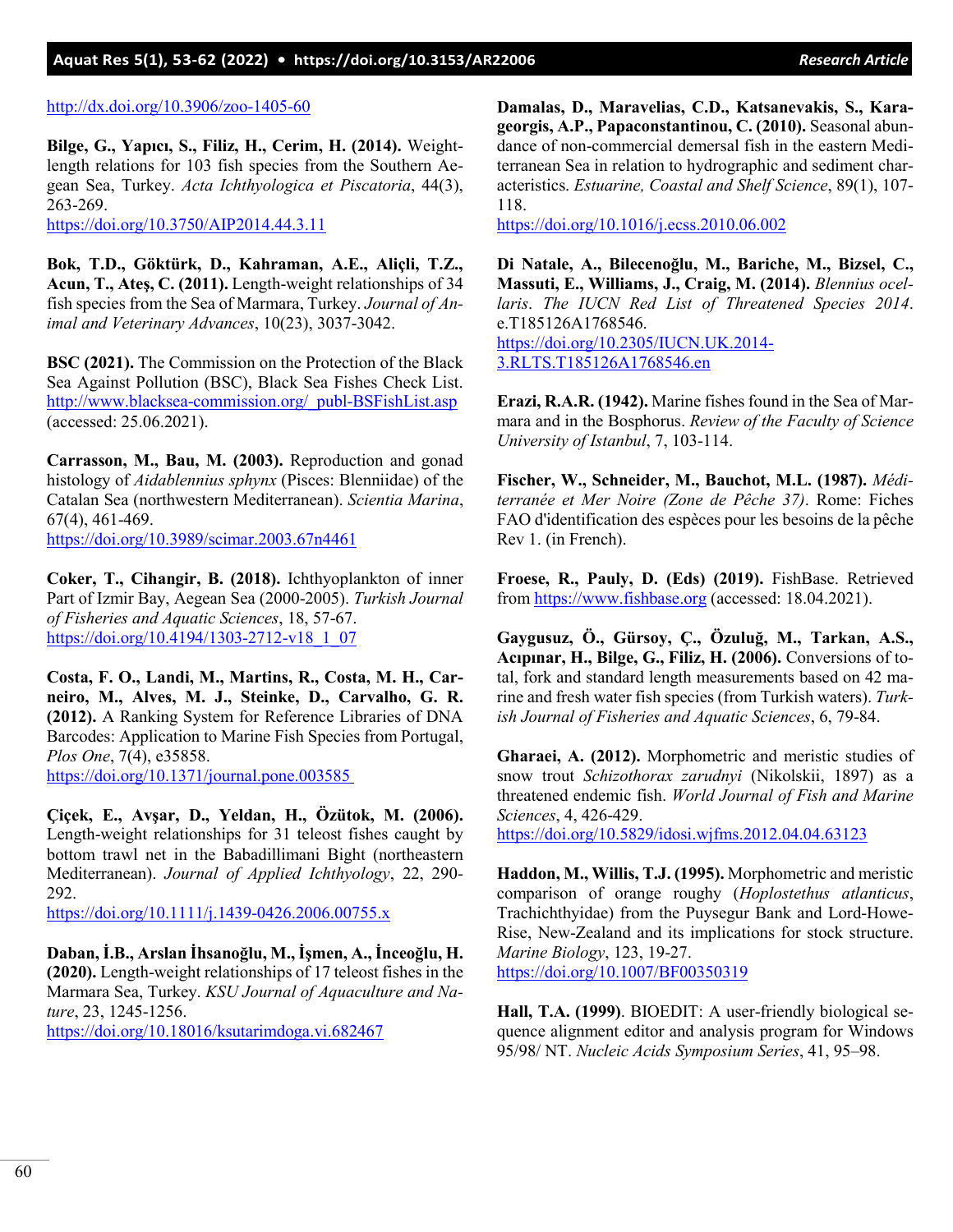**Helfman, G.S., Collette, B.B., Facey, D.E. Bowen, B.W. (2009).** *The diversity of fishes: Biology, evolution, and ecology*. West Sussex: Wiley-Blackwell, p. 720, ISBN: 978-1- 405-12494-2

**İlkyaz, A.T., Metin, G., Soykan, O., Kınacıgil, H.T. (2018).** Spawning season, first maturity length and age of 21 fish species from the central Aegean Sea, Turkey. *Turkish Journal of Fisheries and Aquatic Sciences*, 18, 211-216. [https://doi.org/10.4194/1303](https://doi.org/10.4194/1303-2712-v18_1_24)-2712-v18\_1\_24

**Jakobsen, T., Fogarty, M., Megrey, A.B., Monksness, E. (2009).** *Fish reproductive biology: implications for assessment and management*. London: Wiley-Blackwell, p. 429, ISBN: 978-1-118-75274-6

**Kabasakal, H. (1999).** Description of the feeding morphology and the food habits of the butterfly blenny, *Blennius ocellaris* Linnaeus, 1758, from north-eastern Aegean Sea (Turkey). *Netherlands Journal of Zoology*, 49(3), 177-187. <https://doi.org/10.1163/156854299505687>

**Knebelsberger, T., Landi, M., Neumann, H., Kloppmann, M., Sell, A.F., Campbell, P.D., Laakmann, S., Raupach, M.J., Carvalho, G.R., Costa, F.O. (2014)**. A reliable DNA barcode reference library for the identification of the North European shelf fish fauna, *Molecular Ecology Resources*, 14 (5), 1060-1071.

[https://doi.org/10.1111/1755](https://doi.org/10.1111/1755-0998.12238)-0998.12238

**Kumar, S., Stecher, G., Li, M., Knyaz, C., Tamura, K.** (2018). MEGA X: Molecular evolutionary genetics analysis across computing platforms. *Molecular Biology and Evolution*, 35(6), 1547–1549. <https://doi.org/10.1093/molbev/msy096>

**Lamprakis, M.K., Kallianiotis, A.A., Moutopoulos, D.K., Stergiou, K.I. (2003).** Weight-length relationships of fishes discarded by trawlers in the North Aegean Sea. *Acta Ichthyologica et Piscatoria*, 33(2), 145-152. <https://doi.org/10.3750/AIP2003.33.2.04>

**Landi, M., Dimechi M., Arculeo, M., Girolama, B., Martins, R., Carneiro, M., Carvalho, R., Lo Brutto, S., Costa, F.O. (2014)**. DNA Barcoding for Species Assignment: The Case of Mediterranean Marine Fishes, *Plos One*, 9, e106135. <https://doi.org/10.1371/journal.pone.0106135>

**Merella, P., Quetglas, A., Alemany, F., Carbonell, A. (1997).** Length-weight relationship of fishes and cephalopods from the Balearic Islands (western Mediterranean). *Naga ICLARM Q*, 20, 66-68.

**Moosleitner, H. (1988).** The blennies of the Peninsula Chalkidiki (GR) and their distribution in the eastern Mediterranean (Pisces: Teleostei: Blennioidea). *Thalassographica*, 11(1), 27-51.

**Murua, H., Kraus, G., Saborido-Rey, F., Witthames, P.R., Thorsen, A., Junquera, S. (2003).** Procedures to Estimate Fecundity of Marine Fish Species in Relation to Their Reproductive Strategy. *Journal of Northwest Atlantic Fishery Science*, 33, 33-54. <https://doi.org/10.2960/J.v33.a3>

**Palumbi, S.R. (1996).** Nucleic acids II: the polymerase chainreaction. In: Hillis, D.M., Moritz, C., Mable, B.K. (Eds.), Molecular Systematics. Sinauer Associates, Sunderland, pp. 205-247.

**Rass, T.S. (1987).** Present status of the composition of the Black Sea ichthyofauna. *Journal of Ichthyology*, 27, 64-72.

**Slastenenko, E.P. (1959).** Zoogeographical review of the Black Sea Fish Fauna. *Hydrobiologia*, 14, 177-188. <https://doi.org/10.1007/BF00042598>

**Torcu, H., Aka, Z. (2000).** A study on the fishes of Edremit Bay (Aegean Sea). *Turkish Journal of Zoology*, 24, 45-61.

**Turan, C. (2004).** Stock identification of Mediterranean horse mackerel (*Trachurus mediterraneus*) using morphometric and meristic characters. *ICES Journal of Marine Science*, 61, 774-781. <https://doi.org/10.1016/j.icesjms.2004.05.001>

**Uiblein, F., Heemstra, P.C. (2010).** A taxonomic review of the Western Indian Ocean goatfishes of the genus Upeneus (Family Mullidae), with descriptions of four new species. *Smithiana Bulletin*, 11, 35-71. <https://doi.org/10.1080/17451000.2013.850515>

**Vecchioni, L., Marrone, F., Belaiba, E., Tiralongo, F., Bahri-Sfar, L., Arculeo, M. (2018)**. The DNA barcoding of Mediterranean combtooth blennies suggests the paraphyly of some taxa (Perciformes, Blenniidae). *Journal of Fish Biology*, 94, 2, 339-344.

<https://doi.org/10.1111/jfb.13897>